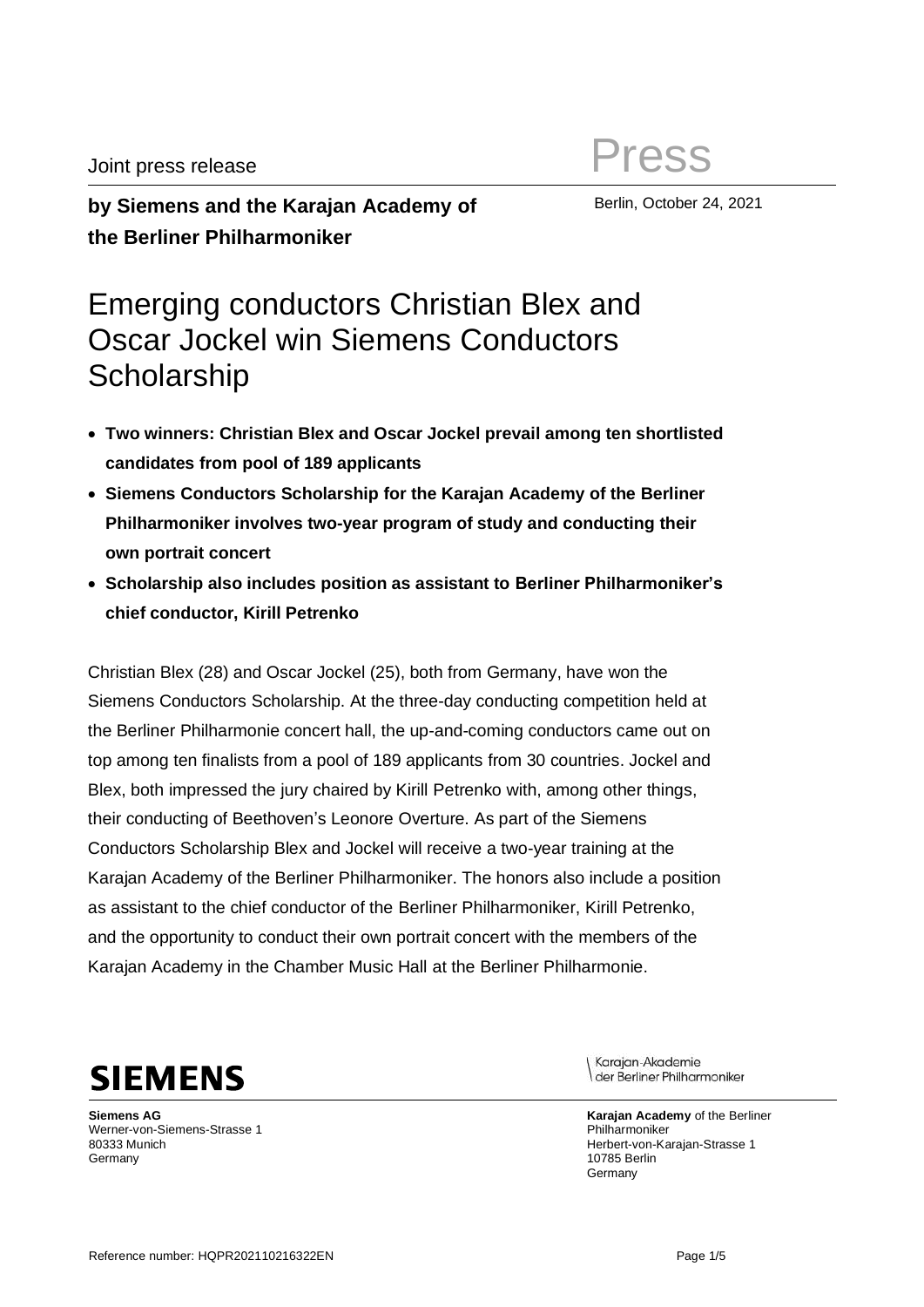"For me, winning the Siemens Conductors Scholarship is a dream come true", said Christian Blex. He is a fellow of both the German Conductors Forum as well as the Norwegian Conductors Forum. In 2020 Blex was selected as the assistant conductor of British Youth Opera for that season and has been working at the Norwegian Opera Academy as a conductor as well as an assistant to Gregor Bühl.

"It's a great privilege to have the opportunity to assist Kirill Petrenko and work with the Karajan Academy", stated Oscar Jockel. As a conducting assistant and conductor Oscar Jockel worked with orchestras such as the Sächsische Staatskapelle Dresden, and the Klangforum Wien. In 2021 he won an Aspen Conducting Prize as Conducting Fellow of the American Conducting Academy.

This was the first year in which the Siemens Conductors Scholarship was awarded using such a shortlisting process. The competition started on Friday, October 22, 2021, and consisted of three selection rounds held over three days. A total of 189 up-and-coming conductors from 30 countries applied. Ten of these talented artists were invited to the three-day conducting competition at the Berliner Philharmonie concert hall. Three of them competed against each other in the final round on Sunday. Isabel Rubio from Spain joined Blex and Jockel in the final round. All three finalists played excerpts from works by Debussy, Tchaikovsky and Beethoven.

"I'm really looking forward to working with Christian Blex and Oscar Jockel – the new recipients of the Conductors Scholarship at the Karajan Academy", said Peter Riegelbauer, manager of the Karajan Academy and double-bass player for the Berliner Philharmoniker. "Oscar Jockel and Christian Blex, both showed that they are highly talented emerging conductors and impressive artists. The level of performance during the three-day selection process was outstanding, and we had the opportunity to meet many exciting young conductors."

**Siemens AG** Werner-von-Siemens-Strasse 1 80333 Munich **Germany**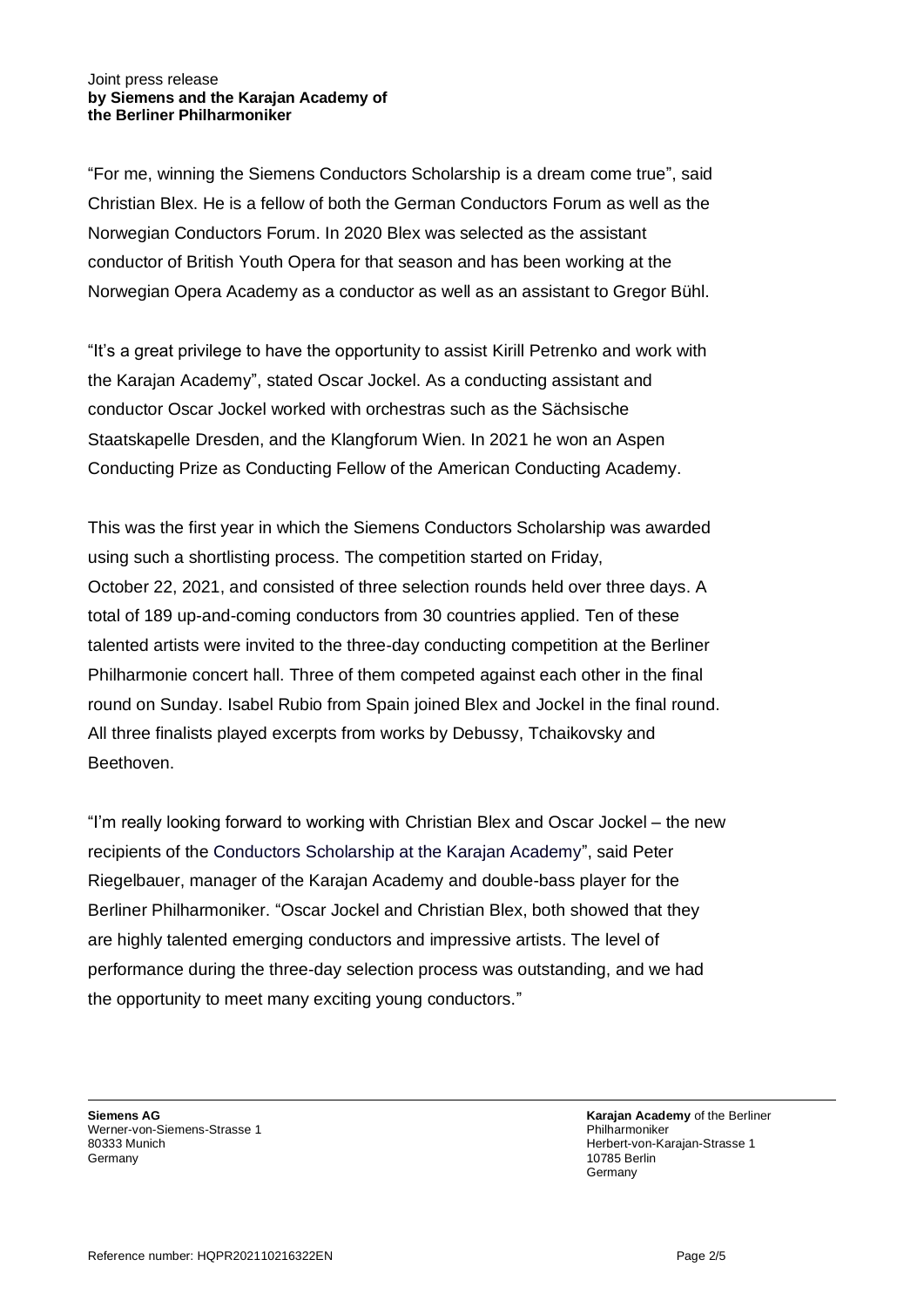This was the second year in which the Siemens Conductors Scholarship was awarded. The first scholarship recipient was the Japanese conductor, Nodoka Okisawa, who has been at the Academy since September 2020.

"Talented young people need knowledgeable partners who believe in them", said Stephan Frucht, artistic director of the Siemens Arts Program and member of the jury. "That's why – as part of the Siemens Arts Program – we're working with great care on new formats that build bridges between emerging talent and the international cultural institutions we're partnering with. Our partnership with the Karajan Academy enables us to help young artists to further develop their skills on one of the best stages."

In addition to Peter Riegelbauer and Stephan Frucht, the competition's jury included jury chairman Kirill Petrenko (chief conductor of the Berliner Philharmoniker), Andrea Zietzschmann (general manager of the Berliner Philharmoniker Foundation), Annette Mangold (director of artistic planning of the Berliner Philharmoniker Foundation), Pamela Rosenberg (member of the Karajan Academy's Board of Trustees) and Stanley Dodds (second violin of the Berliner Philharmoniker and media chairman).

The Siemens Arts Program is active in the fields of music, visual arts and cultural education and sees itself as a creative platform for Siemens' own arts and cultural projects. One of the program's important goals is fostering the development of outstanding emerging talent worldwide. This is done by initiating competitions for emerging talent and putting young artists in touch with established international cultural institutions (Bayerische Staatsoper, Carnegie Hall New York, Opéra National de Paris, Salzburg Festival, ARD International Music Competition).

**Siemens AG** Werner-von-Siemens-Strasse 1 80333 Munich **Germany**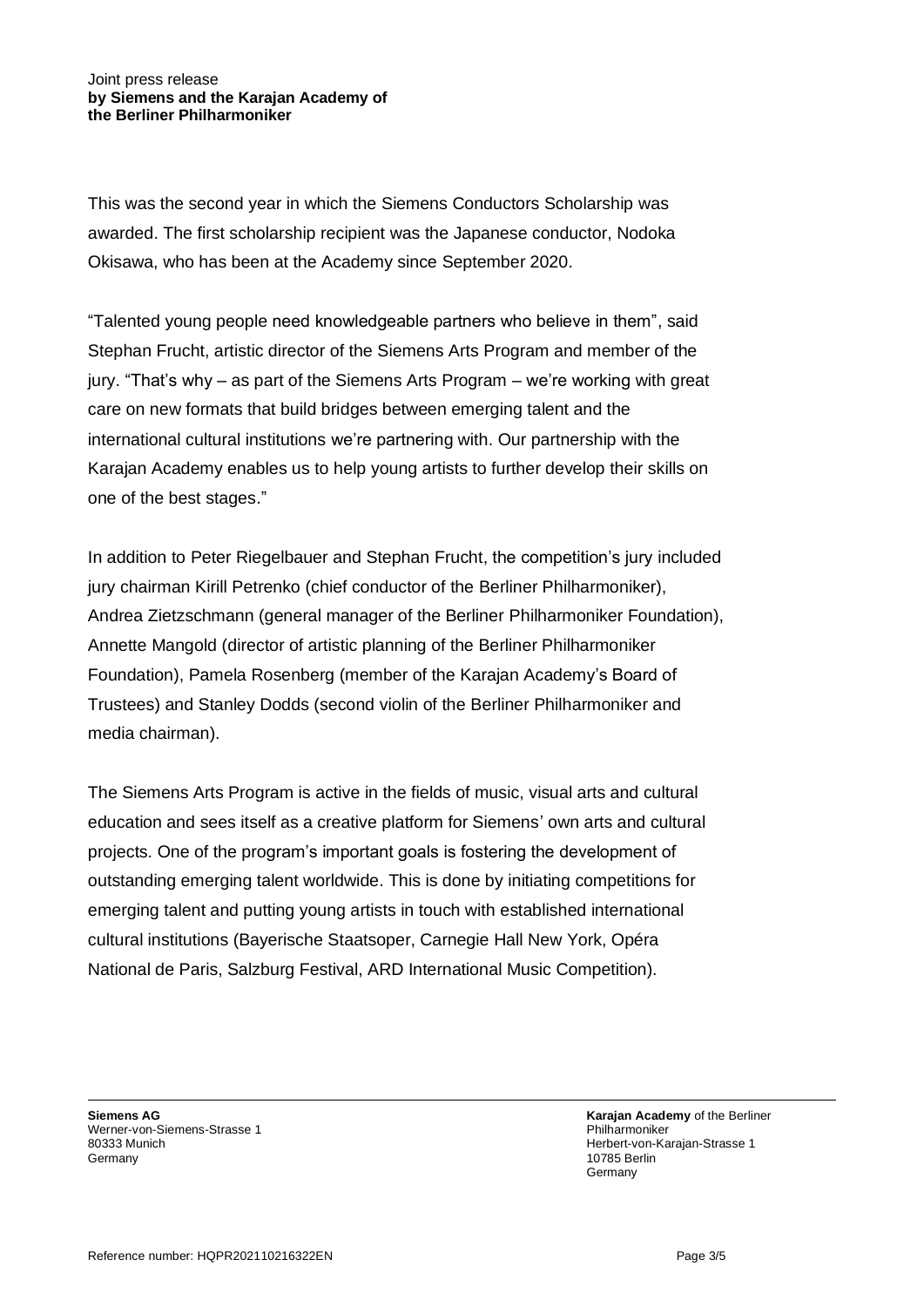This press release and **press images** are available at https://press.siemens.com/global/en More information on the Siemens Arts Program is available at [www.siemens.com/artsprogram](http://www.siemens.com/artsprogram)

**Contact for journalists**

Siemens AG Florian Martini, phone: +49 (174) 1552072 E-mail: [florian.martini@siemens.com](mailto:florian.martini@siemens.com)

Karajan Academy of the Berliner Philharmoniker Lena Pelull, phone: +49 (030) 254 88-254 E-mail: [presse@berliner-philharmoniker.de](mailto:presse@berliner-philharmoniker.de)

Follow us on Twitter: [www.twitter.com/siemens\\_press](http://www.twitter.com/siemens_press)

**Siemens AG** (Berlin and Munich) is a global technology powerhouse that has stood for engineering excellence, innovation, quality, reliability and internationality for more than 170 years. The company is active around the globe, focusing on the areas of intelligent infrastructure for buildings and distributed energy systems, and automation and digitalization in the process and manufacturing industries. Siemens bridges the gap between the physical and digital world – with the aim of achieving benefits for customers and society as a result. Through Mobility, a leading supplier of smart mobility solutions for rail and road transport, Siemens is helping to shape the world market for passenger and freight services. Due to its majority stakes in the publicly listed company Siemens Healthineers, Siemens is also a world-leading supplier of medical technology and digital healthcare services. Siemens also has a minority stake in Siemens Energy, a world-leading company in power transmission and generation whose shares were listed for the first time on September 28, 2020.

In fiscal 2020, which ended on September 30, 2020, Siemens generated revenue of €57.1 billion and net income of €4.2 billion. As of September 30, 2020, the company had around 293,000 employees worldwide. Further information is available on the Internet at [www.siemens.com.](http://www.siemens.com/)

The **Karajan Academy of the Berliner Philharmoniker** was founded at the initiative of Herbert von Karajan. In the early 1970s, he had the idea of organizing the training of the Berliner Philharmoniker's emerging orchestral musicians in an academy. At the time, this form of institutionalized fostering of talent was an innovation. For the first

**Siemens AG** Werner-von-Siemens-Strasse 1 80333 Munich Germany